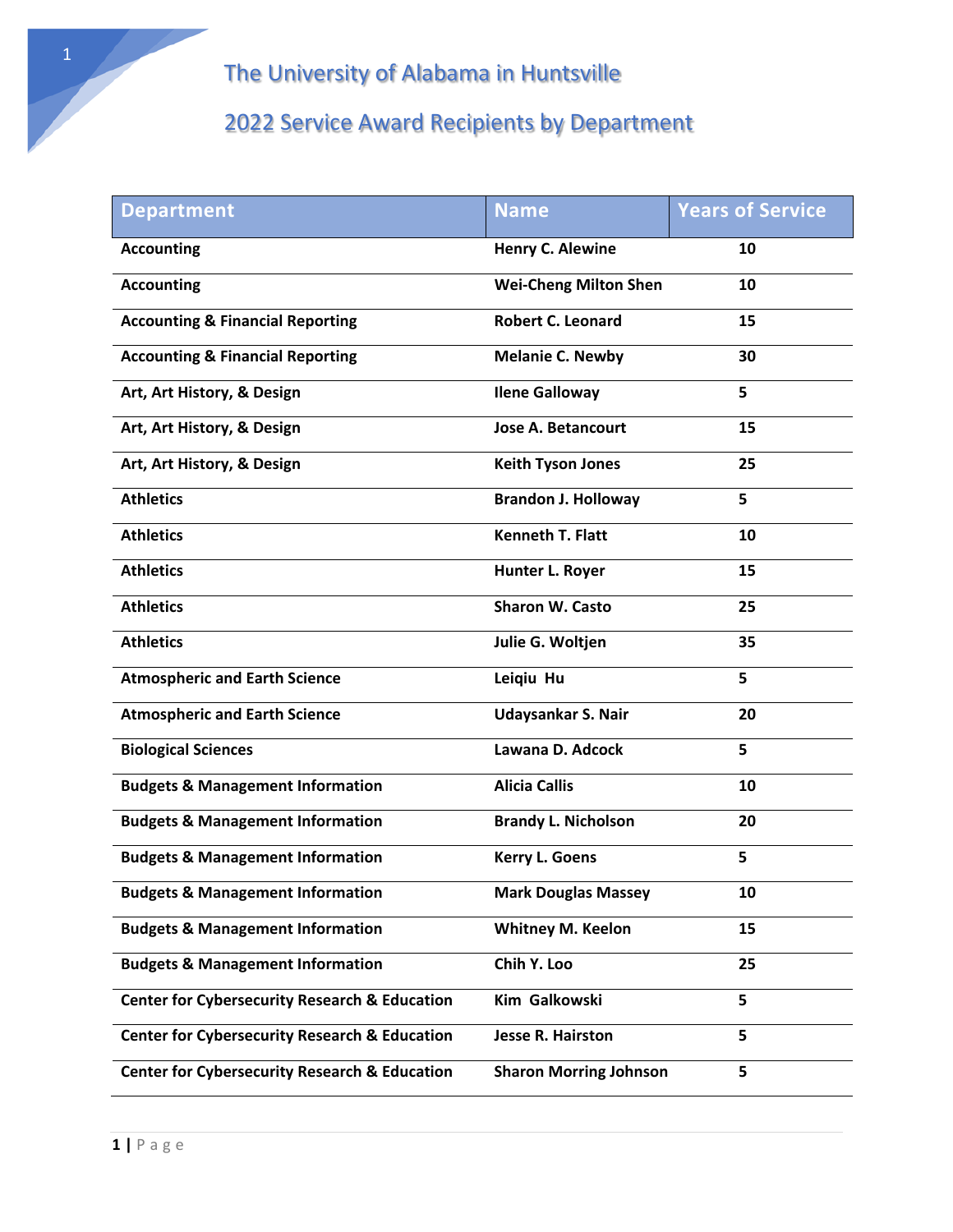|  |  |  | <b>2022 Service Award Recipients by Department</b> |
|--|--|--|----------------------------------------------------|
|--|--|--|----------------------------------------------------|

| <b>Center for Space Plasma and Aeronomic Research</b> | <b>Justin Daniel Goldsmith</b> | 5  |
|-------------------------------------------------------|--------------------------------|----|
| <b>Center for Space Plasma and Aeronomic Research</b> | Rachel L. Ward                 | 5  |
| <b>Center for Space Plasma and Aeronomic Research</b> | <b>Evgeny N. Kuznetsov</b>     | 20 |
| <b>Center for Space Plasma and Aeronomic Research</b> | <b>Michael S. Briggs</b>       | 30 |
| <b>Charger Union</b>                                  | <b>Mallory Garner Spragins</b> | 15 |
| <b>Chemical &amp; Materials Engineering</b>           | Kyung-Ho Roh                   | 5  |
| Chemistry                                             | Nancy M. Greene                | 5  |
| Chemistry                                             | Mary C. Snow                   | 20 |
| Chemistry                                             | <b>Bernhard Wg Vogler</b>      | 20 |
| <b>Management and Marketing</b>                       | Yeqing Bao                     | 20 |
| <b>College of Business</b>                            | Jason T. Greene                | 5  |
| <b>College of Business</b>                            | <b>Tressa L. Hillman-Moore</b> | 5  |
| <b>College of Business</b>                            | Luolan Huang                   | 15 |
| <b>College of Business</b>                            | Seth H. Wilhite                | 15 |
| <b>College of Engineering</b>                         | <b>Jacob Edward Kerstiens</b>  | 10 |
| <b>College of Engineering</b>                         | James D. Foreman               | 20 |
| <b>College of Nursing</b>                             | Angela G. Hollingsworth        | 5  |
| <b>College of Nursing</b>                             | <b>Tracie Clark Morgan</b>     | 5  |
| <b>College of Nursing</b>                             | <b>Bonnie L. Lioce</b>         | 10 |
| <b>College of Nursing</b>                             | Sandra K. Sommerkamp           | 10 |
| <b>College of Nursing</b>                             | <b>Ellise D. Adams</b>         | 15 |
| <b>College of Nursing</b>                             | <b>Tammy Clemmons</b>          | 15 |
| <b>College of Nursing</b>                             | Haley M. Hoy                   | 15 |
| <b>College of Nursing</b>                             | Louise C. O'Keefe              | 15 |
| <b>College of Nursing</b>                             | <b>Carol D. Reeve</b>          | 15 |
| <b>College of Nursing</b>                             | Laura E. Mann                  | 25 |
| <b>College of Professional Studies</b>                | Maria M. Bricker               | 5  |
|                                                       |                                |    |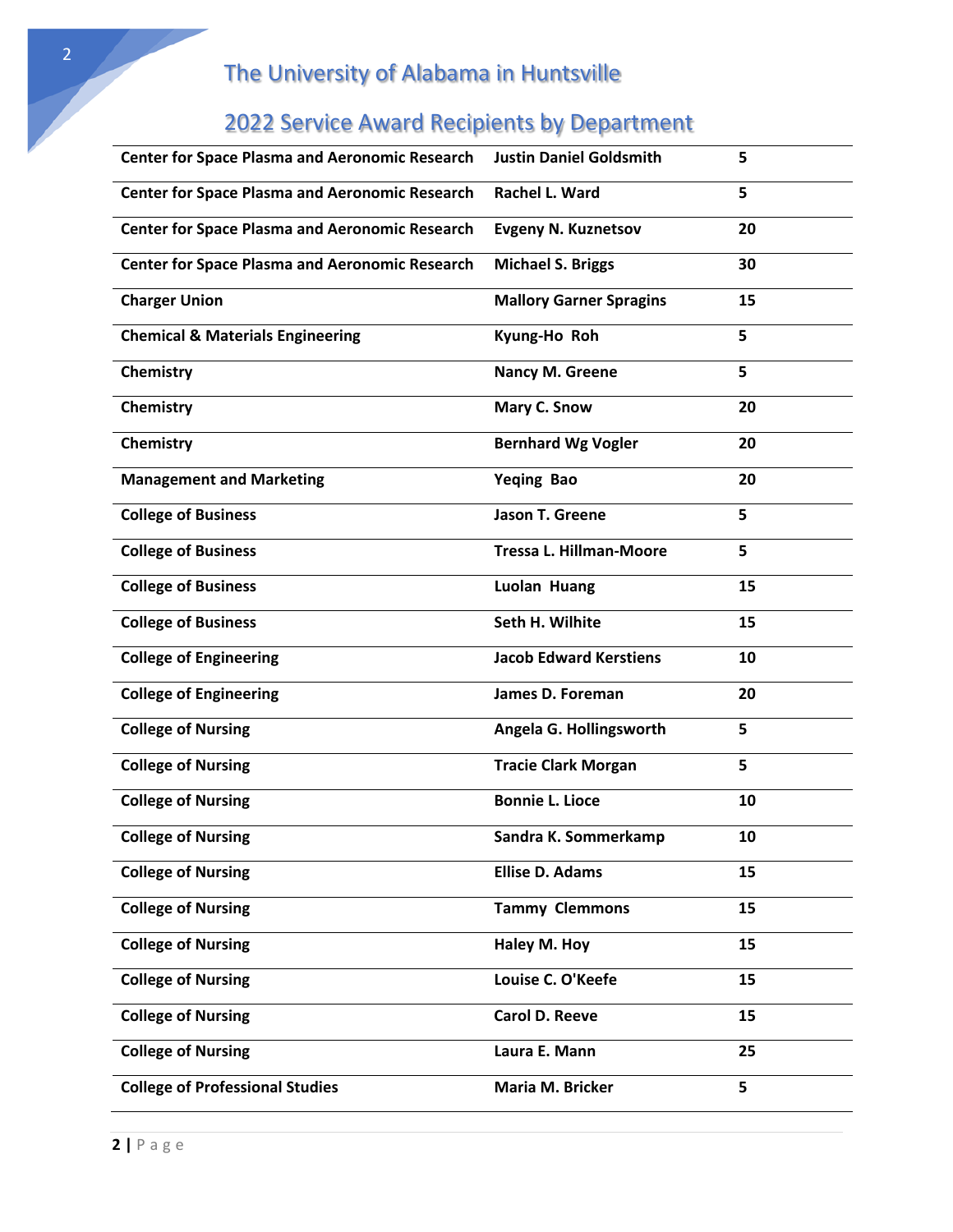| <b>College of Professional Studies</b>     | <b>Jessica N. Loving</b>   | 5  |
|--------------------------------------------|----------------------------|----|
| <b>College of Professional Studies</b>     | <b>Sharon M. Morphew</b>   | 5  |
| <b>College of Professional Studies</b>     | <b>Carly Capello</b>       | 10 |
| <b>College of Professional Studies</b>     | Kathryn A. Hosch           | 25 |
| <b>Communication Arts</b>                  | <b>Candice Lanius</b>      | 5  |
| <b>Computer Science</b>                    | Mary E. Allen              | 5  |
| <b>Curriculum &amp; Instruction</b>        | Hamsa A. Mahafza           | 5  |
| <b>Curriculum &amp; Instruction</b>        | <b>Whitney W. Meade</b>    | 10 |
| <b>Custodial Services</b>                  | <b>Bevely Brown</b>        | 5  |
| <b>Custodial Services</b>                  | <b>Gail E. Montgomery</b>  | 5  |
| <b>Custodial Services</b>                  | Larry Calloway             | 10 |
| <b>Custodial Services</b>                  | Linda F. Jordan            | 20 |
| <b>Electrical and Computer Engineering</b> | Aleksandar Milenkovic      | 20 |
| <b>Electrical and Computer Engineering</b> | Seong-Moo Yoo              | 20 |
| <b>Early Learning Center</b>               | Karen E. White             | 5  |
| <b>English</b>                             | <b>Colleen W. Noletto</b>  | 5  |
| <b>English</b>                             | Joseph P. Conway           | 10 |
| <b>English</b>                             | <b>Chad A. Thomas</b>      | 10 |
| <b>English</b>                             | Ryan P. Weber              | 10 |
| <b>English</b>                             | Angela J. Balla            | 15 |
| <b>English</b>                             | Eric D. Smith              | 15 |
| <b>English</b>                             | <b>Heather A. Cross</b>    | 20 |
| <b>Earth System Science Center</b>         | <b>Emily C. Adams</b>      | 5  |
| <b>Earth System Science Center</b>         | <b>Emil A. Cherrington</b> | 5  |
| <b>Earth System Science Center</b>         | Jeanne Le Roux             | 5  |
| <b>Earth System Science Center</b>         | Amanda M. Markert          | 5  |
| <b>Earth System Science Center</b>         | <b>Kel N. Markert</b>      | 5  |
|                                            |                            |    |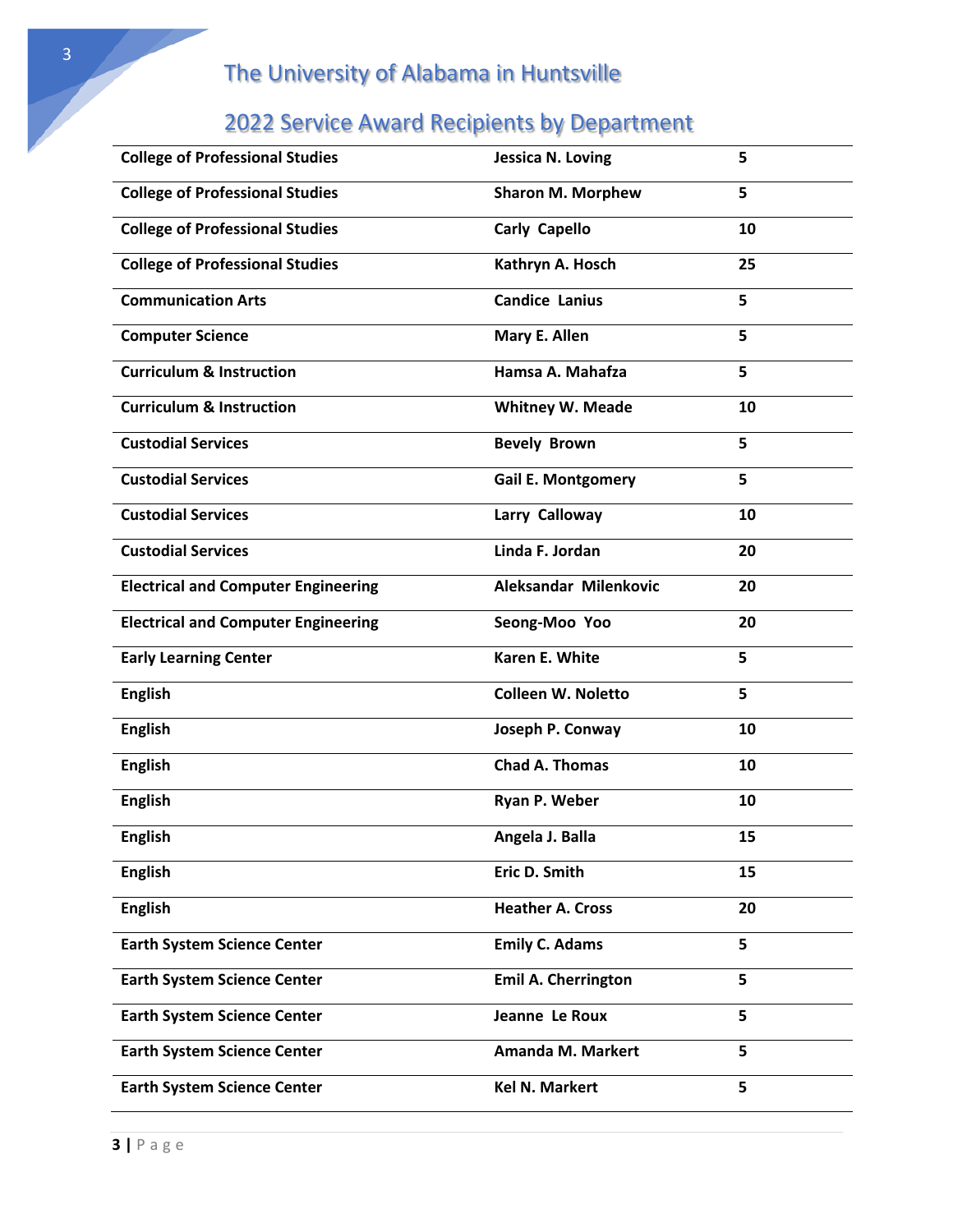| <b>Earth System Science Center</b>               | <b>Rebekke Elisabeth Muench</b>  | 5  |
|--------------------------------------------------|----------------------------------|----|
| <b>Earth System Science Center</b>               | <b>Deborah Kay Smith</b>         | 5  |
| <b>Earth System Science Center</b>               | <b>Timothy A. Coleman</b>        | 10 |
| <b>Earth System Science Center</b>               | Joshua D. Sisco                  | 15 |
| <b>Earth System Science Center</b>               | Roy W. Spencer                   | 20 |
| <b>Earth System Science Center</b>               | <b>Dennis E. Buechler</b>        | 30 |
| <b>Earth System Science Center</b>               | Linda R. Berry                   | 40 |
| <b>Facilities Maintenance</b>                    | <b>Ricky L. Dempsey</b>          | 5  |
| <b>Facilities Maintenance</b>                    | Michael D. Stapler               | 5  |
| <b>Facilities Maintenance</b>                    | <b>Daniel A. Butler</b>          | 15 |
| <b>Graduate School</b>                           | Linda L. Clugstone               | 10 |
| <b>History</b>                                   | Dylan J. Baun                    | 5  |
| <b>Honors College</b>                            | <b>Gina P. Battle</b>            | 5  |
| <b>Human Resources</b>                           | <b>Wendy L. Williamson-Jones</b> | 15 |
| <b>Industrial &amp; Systems Engineering and</b>  |                                  |    |
| <b>Engineering Management</b>                    | <b>Ronica Fisk Ondocsin</b>      | 5  |
| <b>Information Systems</b>                       | Xiaotong Li                      | 20 |
| <b>Information Systems</b>                       | Wai Y. Mok                       | 20 |
| <b>Institute for Science Education</b>           | Sheila C. Holt                   | 5  |
| <b>Institute for Science Education</b>           | <b>LeShell D. Smith</b>          | 5  |
| <b>Institute for Science Education</b>           | Natalie B. Gilliam               | 10 |
| <b>Institutional Research &amp; Assessment</b>   | <b>Ginny D. Cockerill</b>        | 5  |
| <b>Information Technology and Systems Center</b> | Eric S. Imsand                   | 5  |
| <b>Information Technology and Systems Center</b> | <b>Abdelhak Marouane</b>         | 5  |
| <b>Information Technology and Systems Center</b> | <b>Sherry Leigh Sinclair</b>     | 5  |
| <b>Information Technology and Systems Center</b> | <b>Taylor M. Wright</b>          | 5  |
| <b>Information Technology and Systems Center</b> | Hong Lin                         | 20 |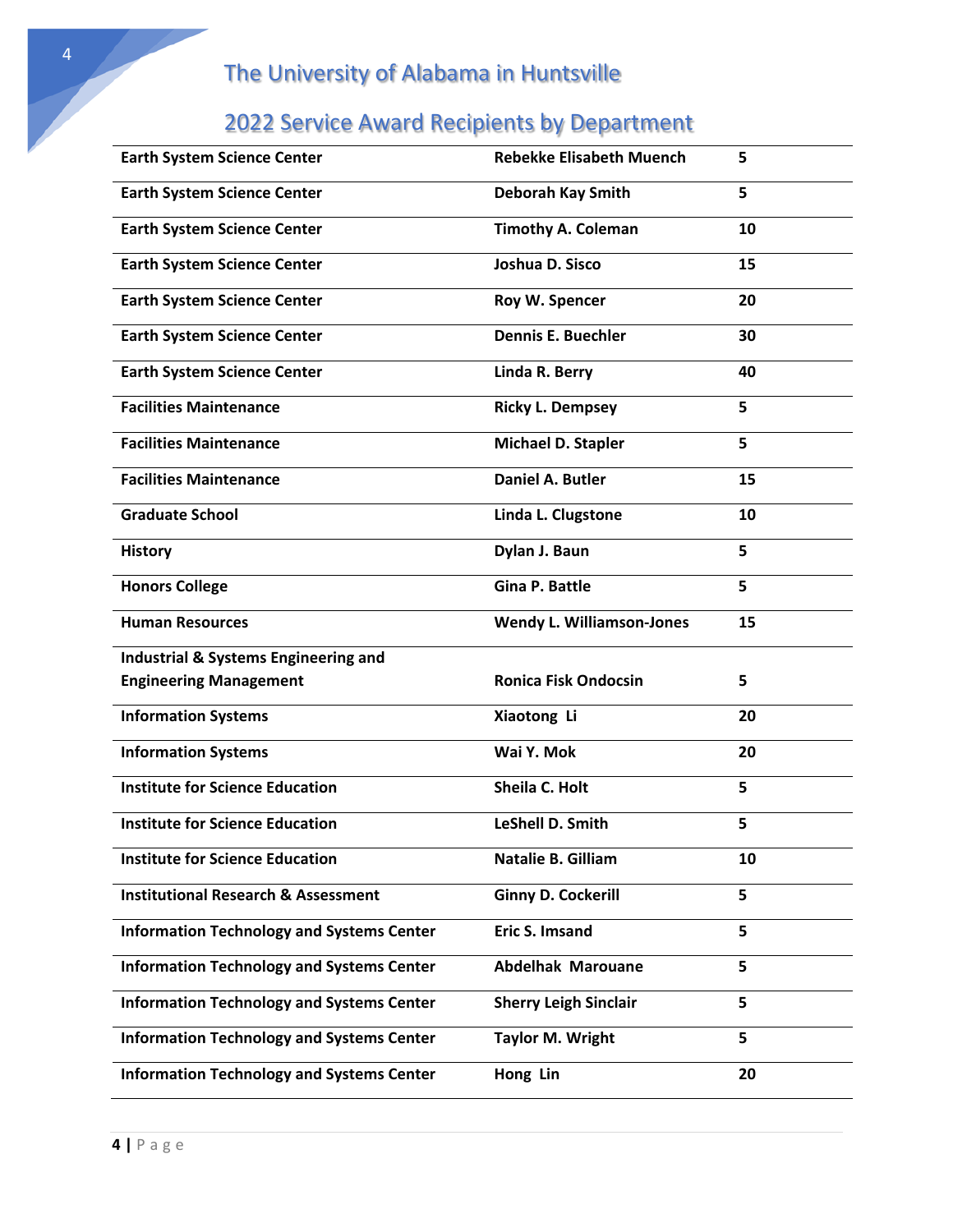| <b>Information Technology and Systems Center</b> | <b>Gretchen L. Pangle</b>           | 20 |
|--------------------------------------------------|-------------------------------------|----|
| <b>Information Technology and Systems Center</b> | <b>Matthew R. Smith</b>             | 25 |
| <b>Kinesiology</b>                               | <b>Ryan T. Conners</b>              | 5  |
| Library                                          | <b>William Doug Bolden</b>          | 5  |
| Library                                          | <b>Reagan L. Grimsley</b>           | 5  |
| Library                                          | John L. Drost                       | 20 |
| Library                                          | <b>Elizabeth M. Rose</b>            | 30 |
| <b>Mathematical Sciences</b>                     | Siroj Kansakar                      | 5  |
| <b>Mathematical Sciences</b>                     | Terri W. Johnson                    | 10 |
| <b>Mathematical Sciences</b>                     | Dongsheng Wu                        | 15 |
| <b>Mathematical Sciences</b>                     | A. Elizabeth Bowman                 | 20 |
| <b>Mechanical and Aerospace Engineering</b>      | <b>David Fikes</b>                  | 5  |
| <b>Mechanical and Aerospace Engineering</b>      | <b>Donald Keith Hollingsworth</b>   | 10 |
| <b>Mechanical and Aerospace Engineering</b>      | Sarma L. Rani                       | 10 |
| <b>Music</b>                                     | <b>Christopher D. Ragsdale</b>      | 15 |
| <b>Office of Diversity, Equity and Inclusion</b> | Karessa Marie Acosta Lee            | 5  |
| <b>Office of Diversity, Equity and Inclusion</b> | <b>Christopher C. Smith</b>         | 5  |
| <b>Office of Financial Aid</b>                   | <b>Kathryn McAllister Holley</b>    | 5  |
| <b>Office of Sponsored Programs</b>              | <b>Rhonda Renee Beddingfield</b>    | 5  |
| <b>Office of Sponsored Programs</b>              | <b>Gwendel Roquel Moffett-Deere</b> | 10 |
| <b>Office of Sponsored Programs</b>              | Woodonna M. Deerman                 | 20 |
| <b>Office of Information Technology</b>          | <b>Etta J. Pettis</b>               | 10 |
| <b>Office of Information Technology</b>          | Jerome A. Rassier                   | 15 |
| <b>Office of Information Technology</b>          | <b>Joyce S. Bailey</b>              | 20 |
| <b>Office of Information Technology</b>          | <b>Anthony J. Wenden</b>            | 20 |
| <b>Office of Information Technology</b>          | Paul N. Youngblood                  | 35 |
| <b>Office of Internal Audit</b>                  | <b>Jimmy Zhiming Zhou</b>           | 5  |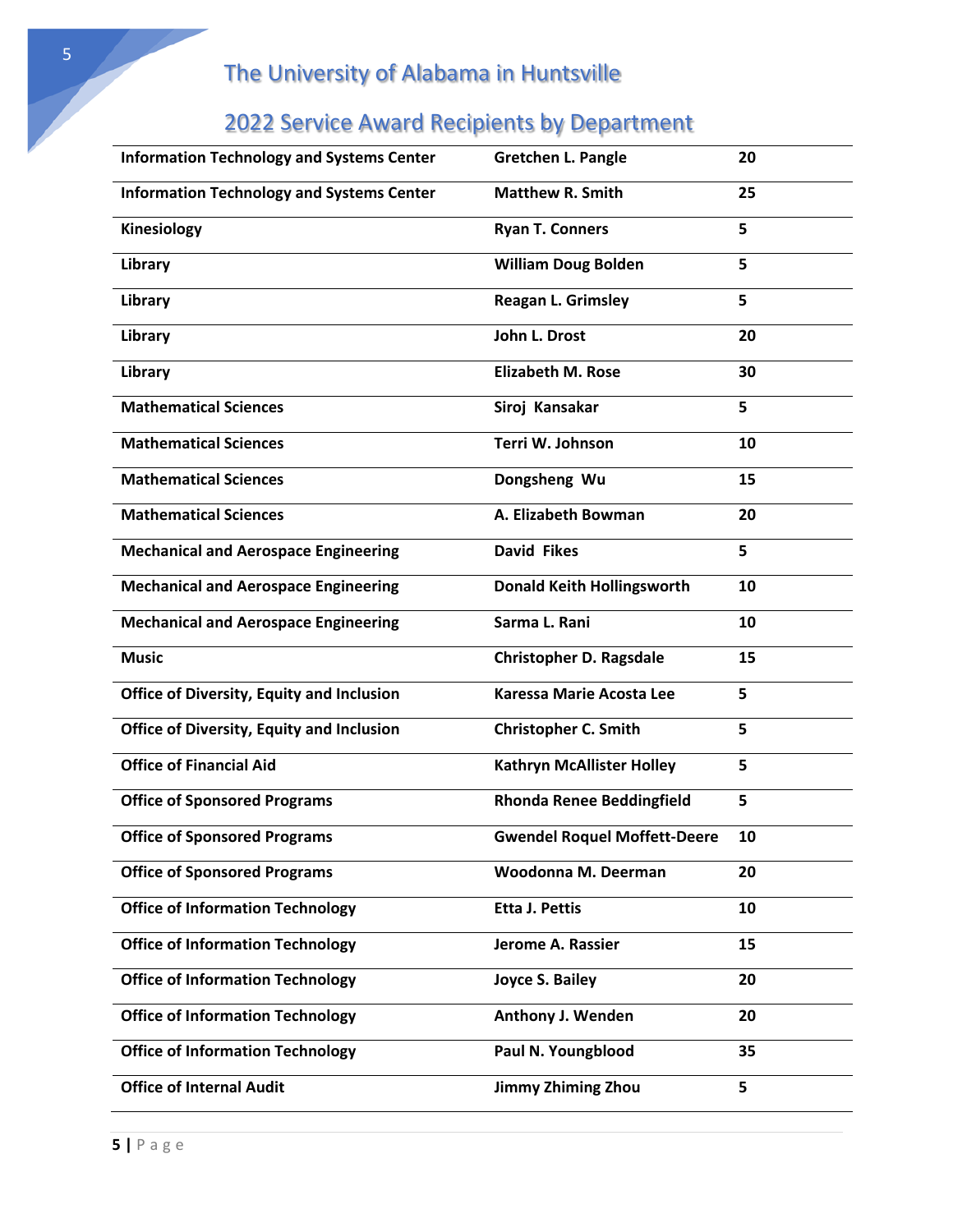| <b>Office of Proposal Development</b>                  | <b>Nickolas Old</b>           | 5  |
|--------------------------------------------------------|-------------------------------|----|
| <b>Office of the President for University</b>          |                               |    |
| Advancement                                            | <b>Margaret Searcy Hale</b>   | 5  |
| <b>Office of the Vice President for Research &amp;</b> |                               |    |
| <b>Economic Development</b>                            | <b>Thomas M. Koshut</b>       | 15 |
| <b>Office of the Vice President of Student Affairs</b> | Debra L. Raney                | 25 |
| <b>Physics</b>                                         | <b>Massimiliano Bonamente</b> | 20 |
| <b>Political Science</b>                               | John R. Pottenger             | 35 |
| <b>Propulsion Research Center</b>                      | David M. Lineberry            | 15 |
| <b>Propulsion Research Center</b>                      | <b>Robert Frederick</b>       | 30 |
| <b>Public Safety</b>                                   | Jonathan M. Bishop            | 5  |
| <b>Public Safety</b>                                   | <b>Roger Allen Simmons</b>    | 5  |
| <b>Public Safety</b>                                   | <b>Walter B. Turner</b>       | 10 |
| <b>Public Safety</b>                                   | <b>Scott J. Malcolm</b>       | 15 |
| <b>Purchasing</b>                                      | Gary A. Burns                 | 5  |
| <b>Records &amp; Registrations</b>                     | <b>Tammy E. Jones</b>         | 5  |
| <b>Records &amp; Registrations</b>                     | <b>Amber Nicole Adcock</b>    | 10 |
| <b>Research Information Systems</b>                    | <b>Drew M. Hamilton</b>       | 10 |
| <b>Rotorcraft Systems Engineering and</b>              |                               |    |
| <b>Simulation Center</b>                               | Casey L. Calamaio             | 5  |
| <b>Rotorcraft Systems Engineering and</b>              |                               |    |
| <b>Simulation Center</b>                               | Jonathan A. Patrick           | 5  |
| <b>Rotorcraft Systems Engineering and</b>              |                               |    |
| <b>Simulation Center</b>                               | <b>Kari Ellen Morris</b>      | 10 |
| <b>Rotorcraft Systems Engineering and</b>              |                               |    |
| <b>Simulation Center</b>                               | <b>Richard K. Nagel</b>       | 10 |
| <b>Rotorcraft Systems Engineering and</b>              |                               |    |
| <b>Simulation Center</b>                               | Douglas H. Huie               | 15 |
| <b>Systems Management and Production Center</b>        | Martin P.J. Duffy             | 5  |